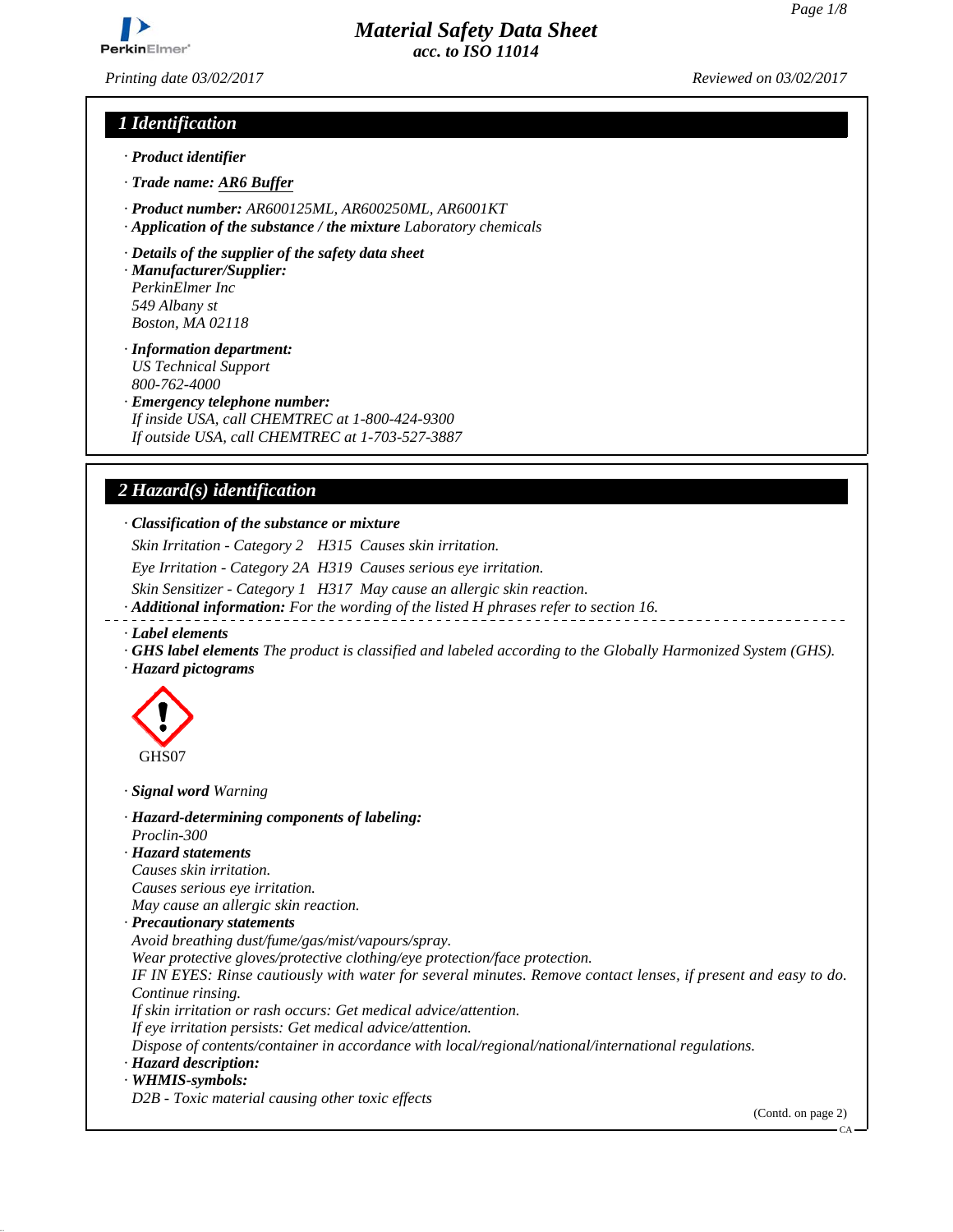*Printing date 03/02/2017 Reviewed on 03/02/2017*

*Trade name: AR6 Buffer*

(Contd. of page 1) *E - Corrosive material · Classification system: · NFPA ratings (scale 0 - 4)* 1 0  $\overline{0}$ *Health = 1 Fire = 0 Reactivity = 0*

# *3 Composition/information on ingredients*

*· Chemical characterization: Mixtures*

*· Description: Mixture of the substances listed below with nonhazardous additions.*

*· Dangerous components:*

*55965-84-9 Proclin-300* <sup>≤</sup> *1% w/w*

*· Additional Components*

*6132-04-3 Sodium citrate 1-5% w/w*

*7732-18-5 Water 60-100% w/w*

# *4 First-aid measures*

*· Description of first aid measures*

*· After inhalation:*

- *Supply fresh air and to be sure call for a doctor.*
- *In case of unconsciousness place patient stably in side position for transportation.*
- *· After eye contact:*
- *Rinse opened eye for several minutes under running water. If symptoms persist, consult a doctor.*

*· After swallowing: If symptoms persist consult doctor.*

- *· Information for doctor:*
- *· Most important symptoms and effects, both acute and delayed No further relevant information available.*
- *· Indication of any immediate medical attention and special treatment needed*
- *No further relevant information available.*

# *5 Fire-fighting measures*

- *· Extinguishing media*
- *· Suitable extinguishing agents: Use fire fighting measures that suit the environment.*
- *· Special hazards arising from the substance or mixture No further relevant information available.*
- *· Advice for firefighters*
- *· Protective equipment: Wear self-contained respiratory protective device.*

## *6 Accidental release measures*

*· Personal precautions, protective equipment and emergency procedures Not required. · Environmental precautions: No special measures required.*

(Contd. on page 3)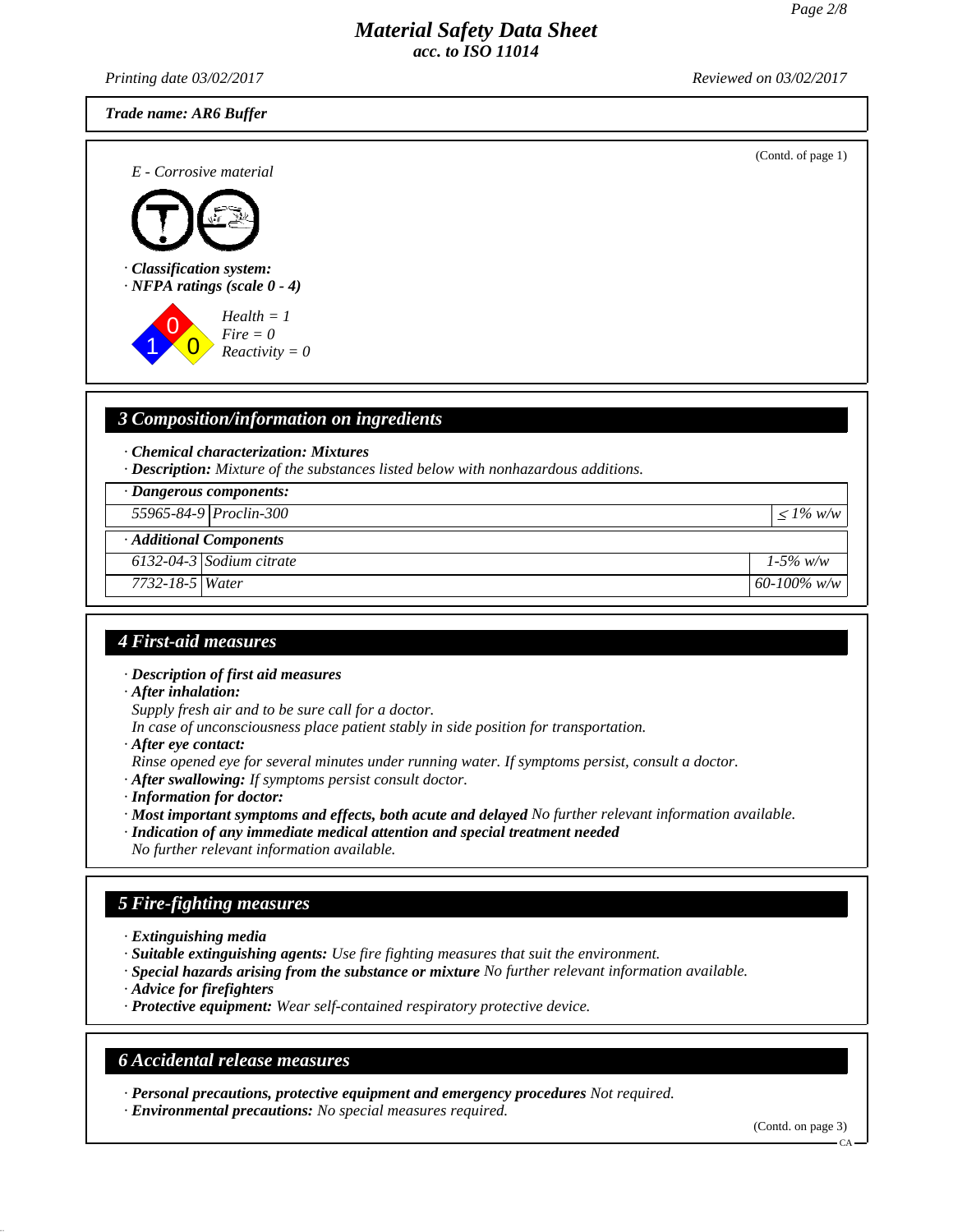*Printing date 03/02/2017 Reviewed on 03/02/2017*

*Trade name: AR6 Buffer*

(Contd. of page 2) *· Methods and material for containment and cleaning up: Absorb with liquid-binding material (sand, diatomite, acid binders, universal binders, sawdust). Ensure adequate ventilation. · Reference to other sections See Section 7 for information on safe handling. See Section 8 for information on personal protection equipment. See Section 13 for disposal information. 7 Handling and storage*

*· Handling:*

- *· Precautions for safe handling Ensure good ventilation/exhaustion at the workplace. Prevent formation of aerosols.*
- *· Information about protection against explosions and fires: No special measures required.*
- *· Conditions for safe storage, including any incompatibilities*

*· Storage:*

- *· Requirements to be met by storerooms and containers: No special requirements.*
- *· Information about storage in one common storage facility: Not required.*
- *· Further information about storage conditions: Keep receptacle tightly sealed.*
- *· Specific end use(s) No further relevant information available.*

## *8 Exposure controls/personal protection*

- *· Additional information about design of technical systems: No further data; see item 7.*
- *· Control parameters*
- *· Components with limit values that require monitoring at the workplace: The product does not contain any relevant quantities of materials with critical values that have to be monitored at the workplace.*

#### *· Exposure controls*

- *· Personal protective equipment:*
- *· General protective and hygienic measures:*
- *Keep away from food and beverages.*
- *Immediately remove all soiled and contaminated clothing.*

*Wash hands before breaks and at the end of work.*

*Avoid contact with the eyes and skin.*

*· Respiratory protection:*

*In case of brief or low exposure use an approved cartridge filter. In case of intensive or longer exposure use SCBA.*

*Suitable respiratory protective device recommended.*

*· Protection of hands:*



*Protective gloves*

*The glove material has to be impermeable and resistant to the product/ the substance/ the preparation. Selection of the glove material on consideration of the penetration times, rates of diffusion and the degradation* (Contd. on page 4)

 $\overline{C}$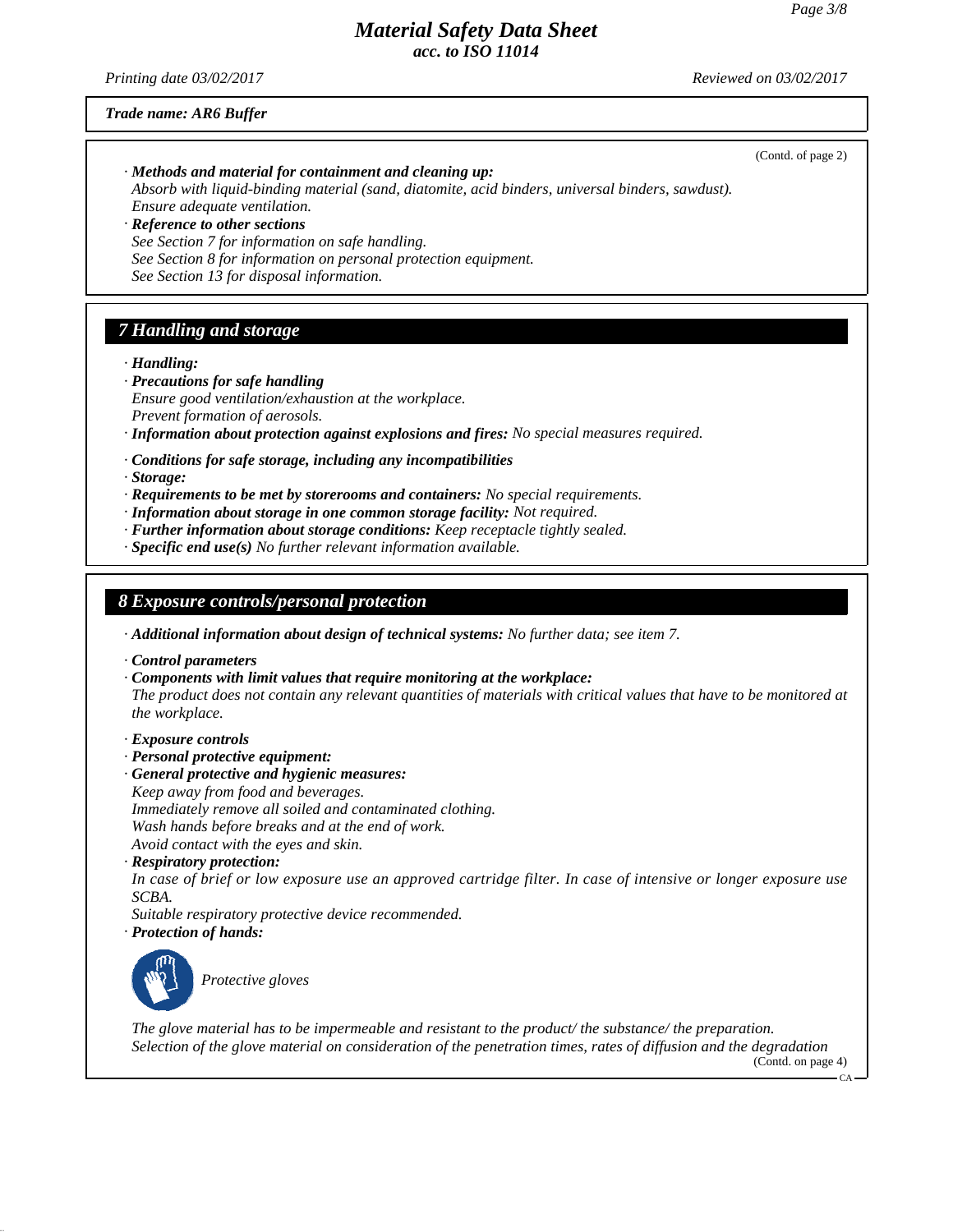*Printing date 03/02/2017 Reviewed on 03/02/2017*

#### *Trade name: AR6 Buffer*

#### *· Material of gloves*

(Contd. of page 3)

*The selection of the suitable gloves does not only depend on the material, but also on further marks of quality and varies from manufacturer to manufacturer. As the product is a preparation of several substances, the resistance of the glove material can not be calculated in advance and has therefore to be checked prior to the application.*

## *· Penetration time of glove material*

*The exact break through time has to be found out by the manufacturer of the protective gloves and has to be observed.*

#### *· Eye protection:*



*Tightly sealed goggles*

# *9 Physical and chemical properties*

| · Information on basic physical and chemical properties    |                                               |                    |
|------------------------------------------------------------|-----------------------------------------------|--------------------|
| <b>General Information</b><br>$\cdot$ Appearance:          |                                               |                    |
| Form:                                                      | Fluid                                         |                    |
| Color:                                                     | According to product specification            |                    |
| $\cdot$ Odor:                                              | Characteristic                                |                    |
| · Odor threshold:                                          | Not determined.                               |                    |
| $\cdot$ pH-value:                                          | Not determined.                               |                    |
| Change in condition                                        |                                               |                    |
| Melting point/Melting range:                               | Undetermined.                                 |                    |
| <b>Boiling point/Boiling range:</b>                        | 100 °C                                        |                    |
| · Flash point:                                             | Not applicable.                               |                    |
| · Flammability (solid, gaseous):                           | Not applicable.                               |                    |
| · Ignition temperature:                                    |                                               |                    |
| <b>Decomposition temperature:</b>                          | Not determined.                               |                    |
| $\cdot$ Auto igniting:                                     | Product is not selfigniting.                  |                    |
| · Danger of explosion:                                     | Product does not present an explosion hazard. |                    |
| · Explosion limits:                                        |                                               |                    |
| Lower:                                                     | Not determined.                               |                    |
| Upper:                                                     | Not determined.                               |                    |
| · Vapor pressure at 20 °C:                                 | $23$ hPa                                      |                    |
| $\cdot$ Density:                                           | Not determined.                               |                    |
| $\cdot$ Relative density                                   | Not determined.                               |                    |
| · Vapor density                                            | Not determined.                               |                    |
| $\cdot$ Evaporation rate                                   | Not determined.                               |                    |
| · Solubility in / Miscibility with                         |                                               |                    |
| Water:                                                     | Not miscible or difficult to mix.             |                    |
| · Partition coefficient (n-octanol/water): Not determined. |                                               |                    |
| · Viscosity:                                               |                                               |                    |
| Dynamic:                                                   | Not determined.                               |                    |
|                                                            |                                               | (Contd. on page 5) |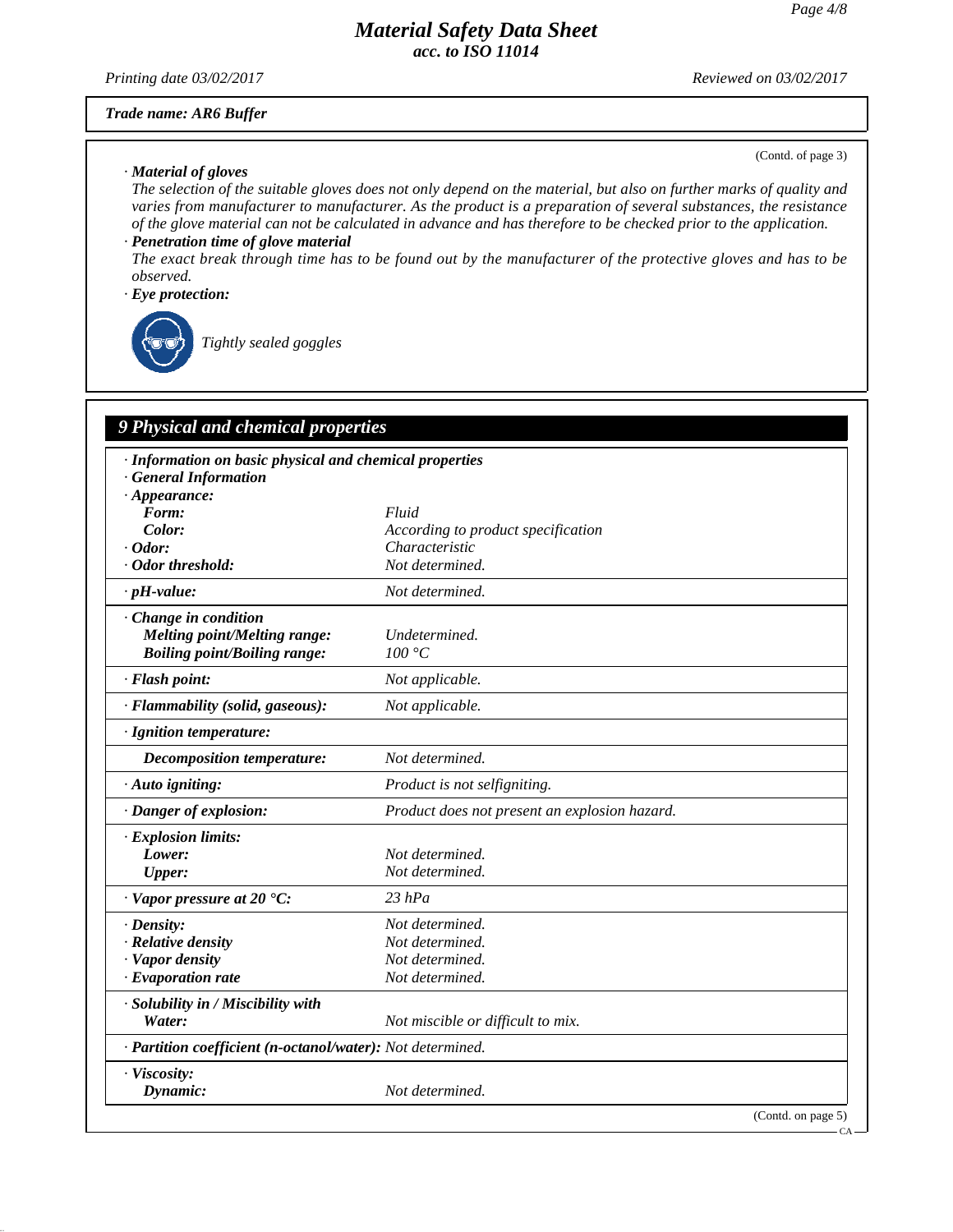*Printing date 03/02/2017 Reviewed on 03/02/2017*

*Trade name: AR6 Buffer*

|                           | (Contd. of page 4)                         |  |
|---------------------------|--------------------------------------------|--|
| Kinematic:                | Not determined.                            |  |
| Solvent content:          |                                            |  |
| Organic solvents:         | $0.0\,\%$                                  |  |
| Water:                    | 97.0%                                      |  |
| $\cdot$ Other information | No further relevant information available. |  |

## *10 Stability and reactivity*

- *· Reactivity No further relevant information available.*
- *· Chemical stability*
- *· Thermal decomposition / conditions to be avoided: No decomposition if used according to specifications.*
- *· Possibility of hazardous reactions No dangerous reactions known.*
- *· Conditions to avoid No further relevant information available.*
- *· Incompatible materials: No further relevant information available.*
- *· Hazardous decomposition products: No dangerous decomposition products known.*

# *11 Toxicological information*

- *· Information on toxicological effects*
- *· Acute toxicity:*
- *· Primary irritant effect:*
- *· on the skin: Irritant to skin and mucous membranes.*
- *· on the eye: Irritating effect.*
- *· Sensitization: Sensitization possible through skin contact.*
- *· Additional toxicological information:*

*The product shows the following dangers according to internally approved calculation methods for preparations: Irritant*

#### *· Carcinogenic categories*

*· IARC (International Agency for Research on Cancer)*

*None of the ingredients is listed.*

#### *· NTP (National Toxicology Program)*

*None of the ingredients is listed.*

# *12 Ecological information*

- *· Toxicity*
- *· Aquatic toxicity: No further relevant information available.*
- *· Persistence and degradability No further relevant information available.*
- *· Behavior in environmental systems:*
- *· Bioaccumulative potential No further relevant information available.*
- *· Mobility in soil No further relevant information available.*
- *· Results of PBT and vPvB assessment*
- *· PBT: Not applicable.*
- *· vPvB: Not applicable.*
- *· Other adverse effects No further relevant information available.*

(Contd. on page 6)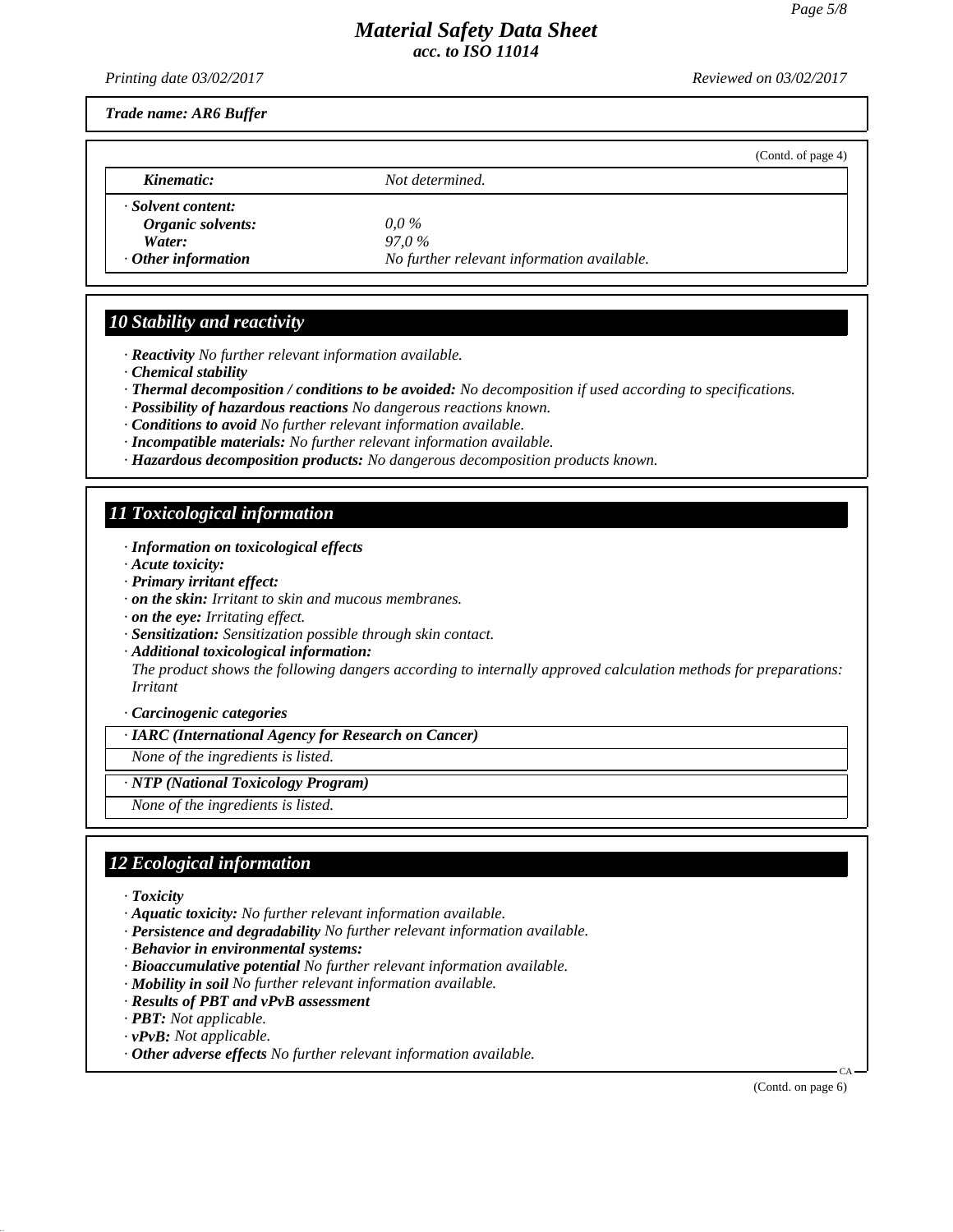(Contd. of page 5)

CA

# *Material Safety Data Sheet acc. to ISO 11014*

*Printing date 03/02/2017 Reviewed on 03/02/2017*

*Trade name: AR6 Buffer*

*13 Disposal considerations*

*· Waste treatment methods*

*· Recommendation: Must be specially treated adhering to official regulations.*

*· Uncleaned packagings:*

*· Recommendation: Disposal must be made according to official regulations.*

| · UN-Number<br>· TDG, IMDG, IATA                                                                                   | <i>UN1760</i>                                                                                                          |
|--------------------------------------------------------------------------------------------------------------------|------------------------------------------------------------------------------------------------------------------------|
| $\cdot$ UN proper shipping name<br>$\cdot$ TDG<br>$·$ <i>IMDG, IATA</i>                                            | 1760 Corrosive liquids, n.o.s. (Proclin-300)<br>CORROSIVE LIQUID, N.O.S. (Proclin-300)                                 |
| · Transport hazard class(es)                                                                                       |                                                                                                                        |
| · TDG, IMDG, IATA                                                                                                  |                                                                                                                        |
| · Class<br>· Label                                                                                                 | 8 Corrosive substances<br>8                                                                                            |
| · Packing group<br>· TDG, IMDG, IATA                                                                               | III                                                                                                                    |
| · Environmental hazards:<br>· Marine pollutant:                                                                    | No                                                                                                                     |
| · Special precautions for user<br>· Danger code (Kemler):<br>· EMS Number:<br>· Stowage Category<br>· Stowage Code | Warning: Corrosive substances<br>80<br>$F-A, S-B$<br>A<br>SW2 Clear of living quarters.                                |
| · Transport in bulk according to Annex II of<br><b>MARPOL73/78 and the IBC Code</b>                                | Not applicable.                                                                                                        |
| · Transport/Additional information:<br>· Quantity limitations                                                      | On passenger aircraft/rail: 5 L<br>On cargo aircraft only: 60 L                                                        |
| $\cdot$ TDG<br>$\cdot$ Excepted quantities (EQ)                                                                    | Code: E1<br>Maximum net quantity per inner packaging: 30 ml<br>Maximum net quantity per outer packaging: 1000 ml       |
| $\cdot$ IMDG<br>$\cdot$ Limited quantities (LQ)<br>$\cdot$ Excepted quantities (EQ)                                | 5L<br>Code: E1<br>Maximum net quantity per inner packaging: 30 ml<br>Maximum net quantity per outer packaging: 1000 ml |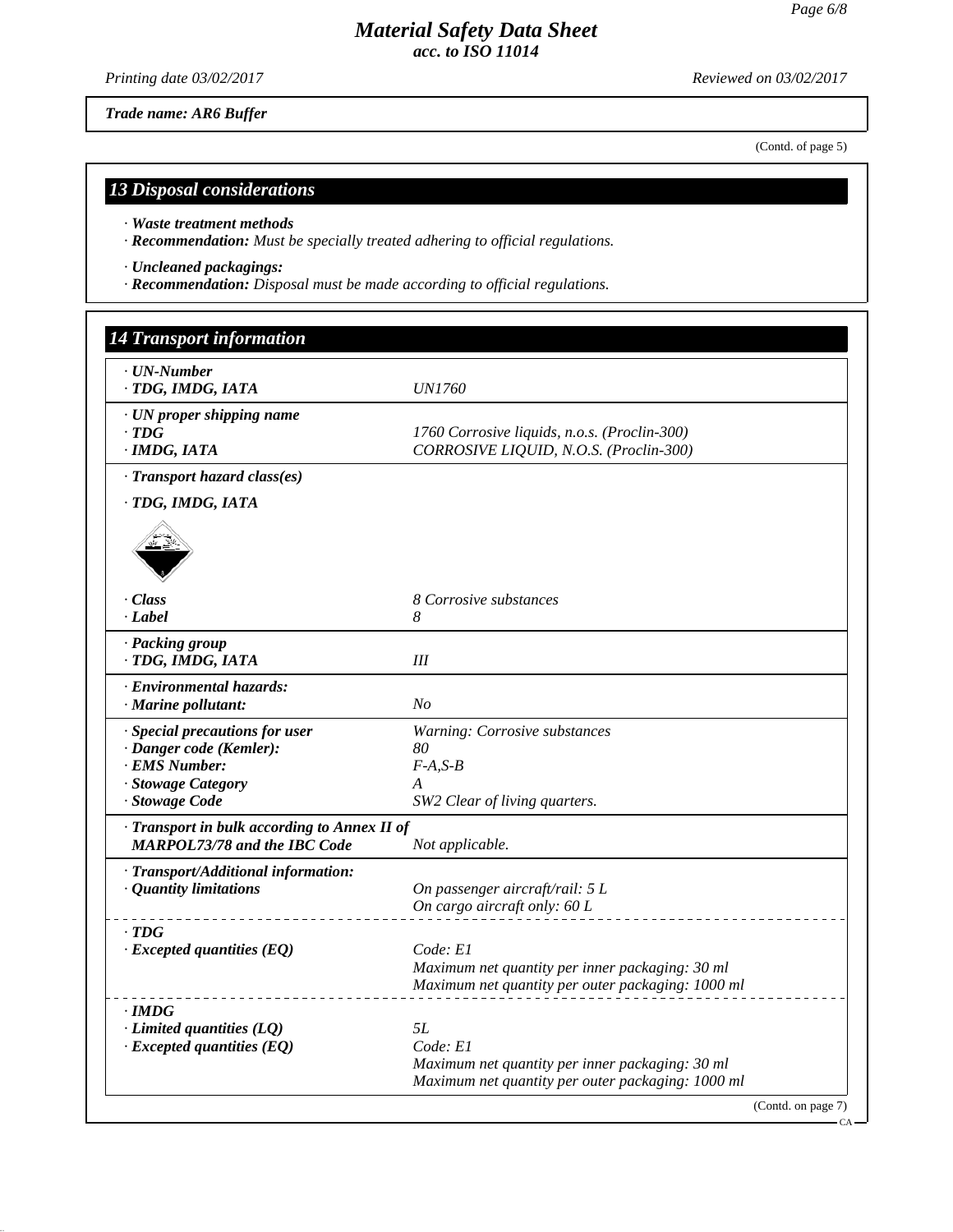*Printing date 03/02/2017 Reviewed on 03/02/2017*

(Contd. of page 6)

*Trade name: AR6 Buffer*

*· UN "Model Regulation": UN 1760 CORROSIVE LIQUIDS, N.O.S. (PROCLIN-300), 8, III*

# *15 Regulatory information*

*· Safety, health and environmental regulations/legislation specific for the substance or mixture · Sara*

*· Section 355 (extremely hazardous substances):*

*None of the ingredients is listed.*

*· Section 313 (Specific toxic chemical listings):*

*None of the ingredients is listed.*

*· TSCA (Toxic Substances Control Act):*

*7732-18-5 Water*

*· Canadian substance listings:*

*· Canadian Domestic Substances List (DSL)*

*55965-84-9 Proclin-300*

*7732-18-5 Water*

*· Canadian Ingredient Disclosure list (limit 0.1%)*

*None of the ingredients is listed.*

*· Canadian Ingredient Disclosure list (limit 1%)*

*None of the ingredients is listed.*

*· GHS label elements The product is classified and labeled according to the Globally Harmonized System (GHS). · Hazard pictograms*



*· Signal word Warning*

*· Hazard-determining components of labeling: Proclin-300 · Hazard statements*

*Causes skin irritation. Causes serious eye irritation. May cause an allergic skin reaction.*

*· Precautionary statements*

*Avoid breathing dust/fume/gas/mist/vapours/spray.*

*Wear protective gloves/protective clothing/eye protection/face protection.*

*IF IN EYES: Rinse cautiously with water for several minutes. Remove contact lenses, if present and easy to do. Continue rinsing.*

*If skin irritation or rash occurs: Get medical advice/attention.*

*If eye irritation persists: Get medical advice/attention.*

*Dispose of contents/container in accordance with local/regional/national/international regulations.*

*· Chemical safety assessment: A Chemical Safety Assessment has not been carried out.*

(Contd. on page 8)